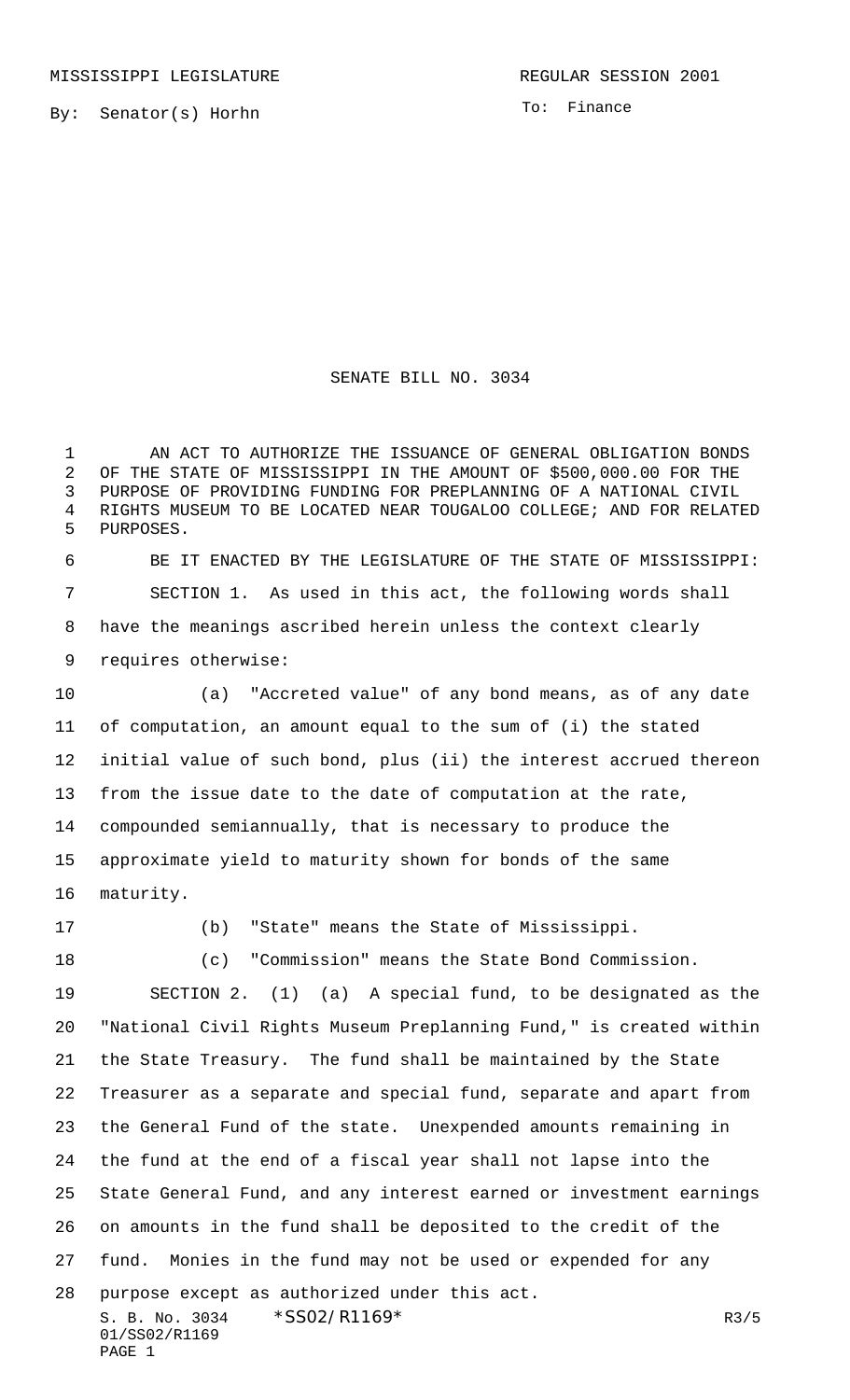(b) Monies deposited into the fund shall be disbursed, in the discretion of the Department of Finance and Administration, to pay the costs of preplanning the construction of a national civil rights museum to be located near Tougaloo College in Jackson, Mississippi.

 (2) Amounts deposited into such special fund shall be disbursed to pay the costs of the project described in subsection (1) of this section. Promptly after the commission has certified, by resolution duly adopted, that the project described in subsection (1) shall have been completed, abandoned, or cannot be completed in a timely fashion, any amounts remaining in such special fund shall be applied to pay debt service on the bonds issued under this act, in accordance with the proceedings authorizing the issuance of such bonds and as directed by the commission.

 (3) The Department of Finance and Administration, acting through the Bureau of Building, Grounds and Real Property Management, is expressly authorized and empowered to receive and expend any local or other source funds in connection with the expenditure of funds provided for in this section. The expenditure of monies deposited into the special fund shall be under the direction of the Department of Finance and Administration, and such funds shall be paid by the State Treasurer upon warrants issued by such department, which warrants shall be issued upon requisitions signed by the Executive Director of the Department of Finance and Administration, or his designee.

 (4) The Department of Finance and Administration is authorized to pay for the cost of preplanning the construction of a national civil rights museum near Tougaloo College.

S. B. No. 3034 \* SS02/R1169\* 01/SS02/R1169 PAGE 2 SECTION 3. (1) The commission, at one time, or from time to time, may declare by resolution the necessity for issuance of general obligation bonds of the State of Mississippi to provide funds for all costs incurred or to be incurred for the purposes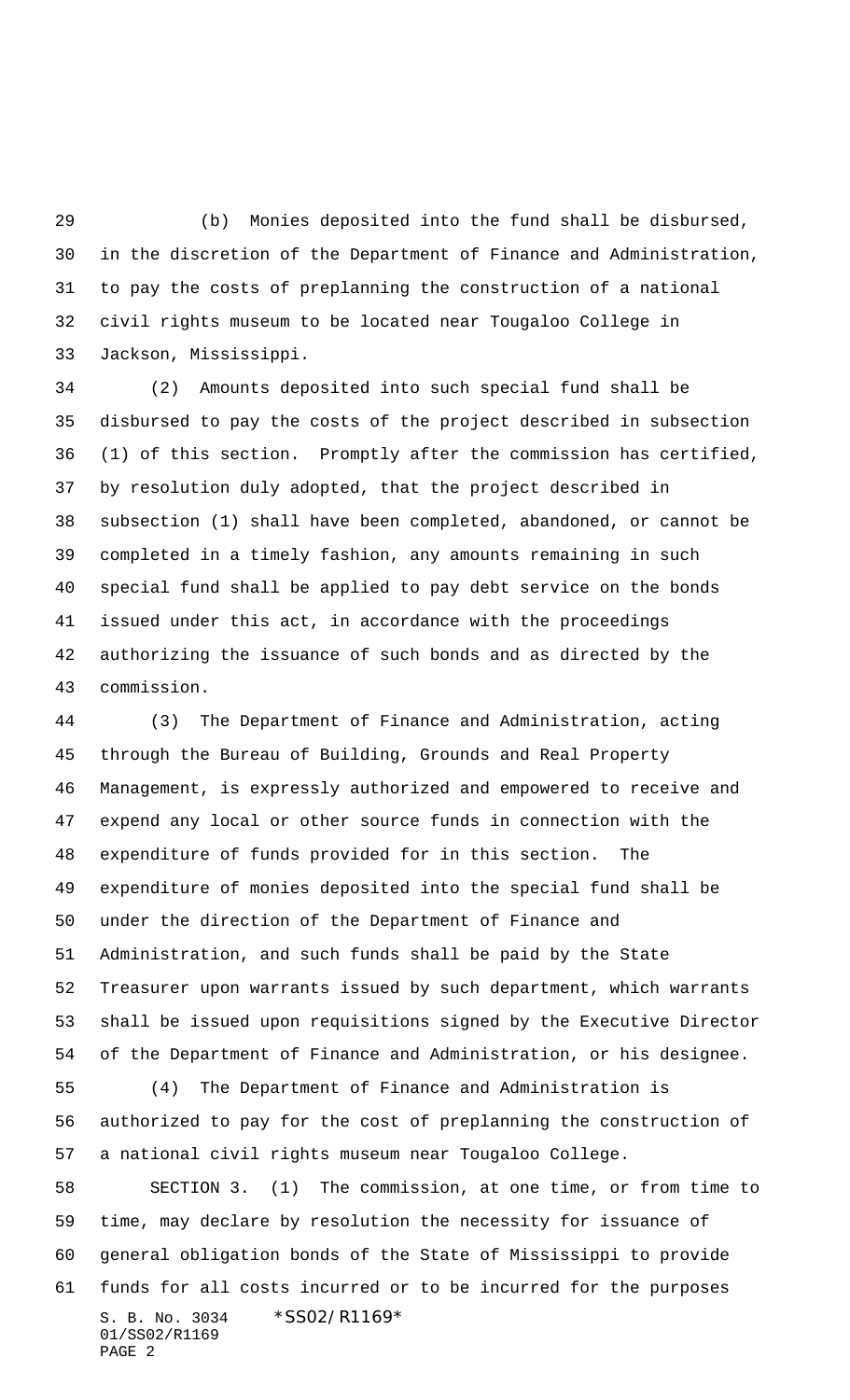described in Section 2 of this act. Upon the adoption of a resolution by the Department of Finance and Administration, declaring the necessity for the issuance of any part or all of the general obligation bonds authorized by this section, the Department of Finance and Administration shall deliver a certified copy of its resolution or resolutions to the commission. Upon receipt of such resolution, the commission, in its discretion, may act as the issuing agent, prescribe the form of the bonds, advertise for and accept bids, issue and sell the bonds so authorized to be sold and do any and all other things necessary and advisable in connection with the issuance and sale of such bonds. The total amount of bonds issued under this act shall not exceed Five Hundred Thousand Dollars (\$500,000.00).

 (2) Any investment earnings on amounts deposited into the special fund created in Section 2 of this act shall be used to pay debt service on bonds issued under this act, in accordance with the proceedings authorizing issuance of such bonds.

 SECTION 4. The principal of and interest on the bonds authorized under this act shall be payable in the manner provided in this section. Such bonds shall bear such date or dates, be in such denomination or denominations, bear interest at such rate or rates (not to exceed the limits set forth in Section 75-17-101, Mississippi Code of 1972), be payable at such place or places within or without the State of Mississippi, shall mature absolutely at such time or times not to exceed twenty-five (25) years from date of issue, be redeemable before maturity at such time or times and upon such terms, with or without premium, shall bear such registration privileges, and shall be substantially in such form, all as shall be determined by resolution of the

S. B. No. 3034 \* SS02/R1169\* 01/SS02/R1169 PAGE 3 SECTION 5. The bonds authorized by this act shall be signed by the chairman of the commission, or by his facsimile signature, and the official seal of the commission shall be affixed thereto,

commission.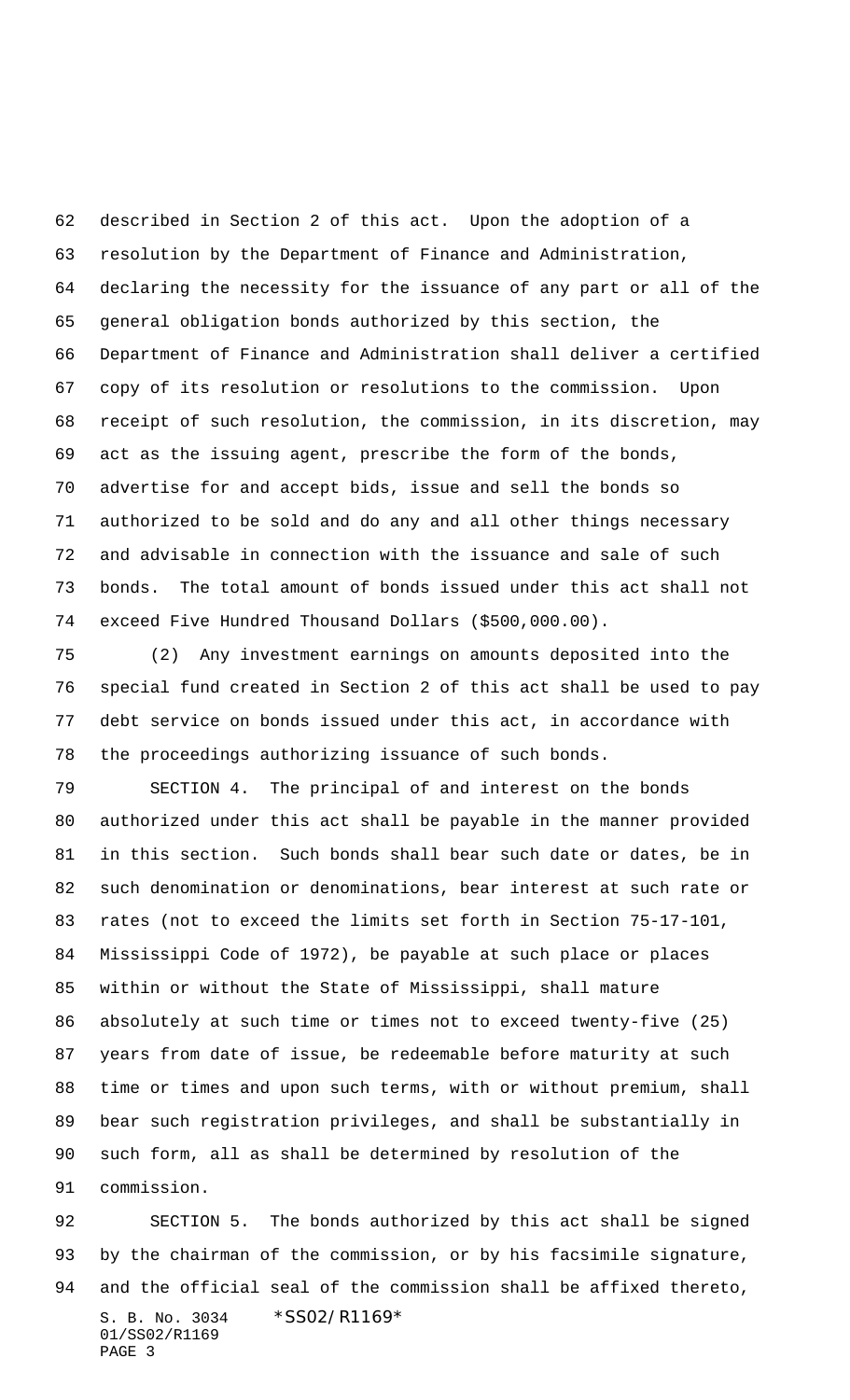and attested by the secretary of the commission. The interest coupons, if any, to be attached to such bonds may be executed by the facsimile signatures of such officers. Whenever any such bonds shall have been signed by the officials designated to sign the bonds who were in office at the time of such signing but who may have ceased to be such officers before the sale and delivery of such bonds, or who may not have been in office on the date such bonds may bear, the signatures of such officers upon such bonds and coupons shall nevertheless be valid and sufficient for all purposes and have the same effect as if the person so officially signing such bonds had remained in office until their delivery to the purchaser, or had been in office on the date such bonds may bear. However, notwithstanding anything herein to the contrary, such bonds may be issued as provided in the Registered Bond Act of the State of Mississippi.

 SECTION 6. All bonds and interest coupons issued under the provisions of this act have all the qualities and incidents of negotiable instruments under the provisions of the Uniform Commercial Code, and in exercising the powers granted by this act, the commission shall not be required to and need not comply with the provisions of the Uniform Commercial Code.

S. B. No. 3034 \* SS02/R1169\* 01/SS02/R1169 PAGE 4 SECTION 7. The commission shall act as the issuing agent for the bonds authorized under this act, prescribe the form of the bonds, advertise for and accept bids, issue and sell the bonds so authorized to be sold, pay all fees and costs incurred in such issuance and sale, and do any and all other things necessary and advisable in connection with the issuance and sale of such bonds. The commission is authorized and empowered to pay the costs that are incident to the sale, issuance and delivery of the bonds authorized under this act from the proceeds derived from the sale of such bonds. The commission shall sell such bonds on sealed bids at public sale, and for such price as it may determine to be for the best interest of the State of Mississippi, but no such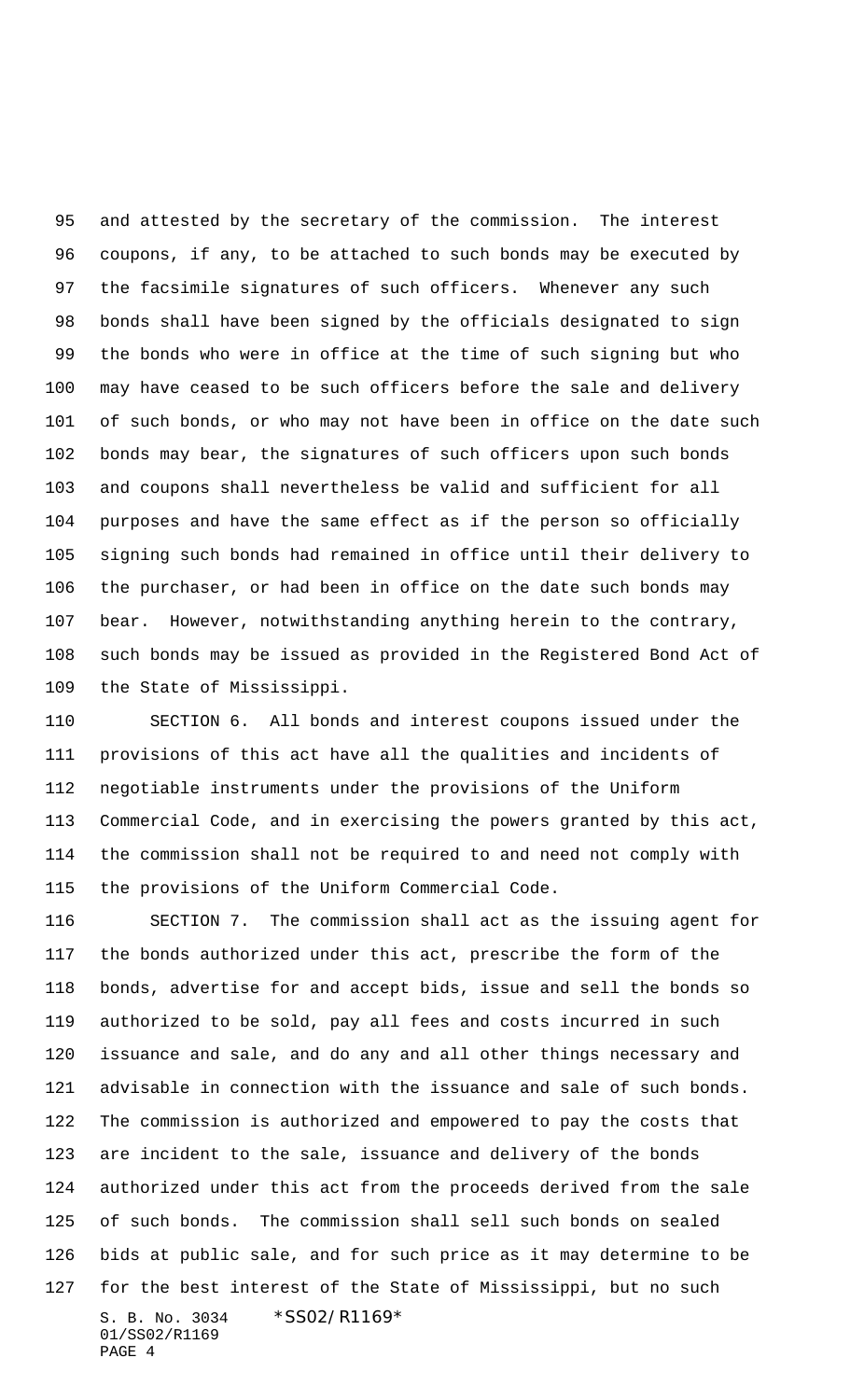sale shall be made at a price less than par plus accrued interest to the date of delivery of the bonds to the purchaser. All interest accruing on such bonds so issued shall be payable semiannually or annually; however, the first interest payment may be for any period of not more than one (1) year.

 Notice of the sale of any such bond shall be published at least one (1) time, not less than ten (10) days before the date of sale, and shall be so published in one or more newspapers published or having a general circulation in the City of Jackson, Mississippi, and in one or more other newspapers or financial journals with a national circulation, to be selected by the commission.

 The commission, when issuing any bonds under the authority of this act, may provide that bonds, at the option of the state, may be called in for payment and redemption at the call price named therein and accrued interest on such date or dates named therein. SECTION 8. The bonds issued under the provisions of this act are general obligations of the State of Mississippi, and for the payment thereof the full faith and credit of the State of Mississippi is irrevocably pledged. If the funds appropriated by the Legislature are insufficient to pay the principal of and the interest on such bonds as they become due, then the deficiency shall be paid by the State Treasurer from any funds in the State Treasury not otherwise appropriated. All such bonds shall contain recitals on their faces substantially covering the provisions of this section.

 SECTION 9. Upon the issuance and sale of bonds under the provisions of this act, the commission shall transfer the proceeds of any such sale or sales to the special fund created in Section 2 of this act. The proceeds of such bonds shall be disbursed solely upon the order of the Department of Finance and Administration under such restrictions, if any, as may be contained in the resolution providing for the issuance of the bonds.

S. B. No. 3034 \*SS02/R1169\* 01/SS02/R1169 PAGE 5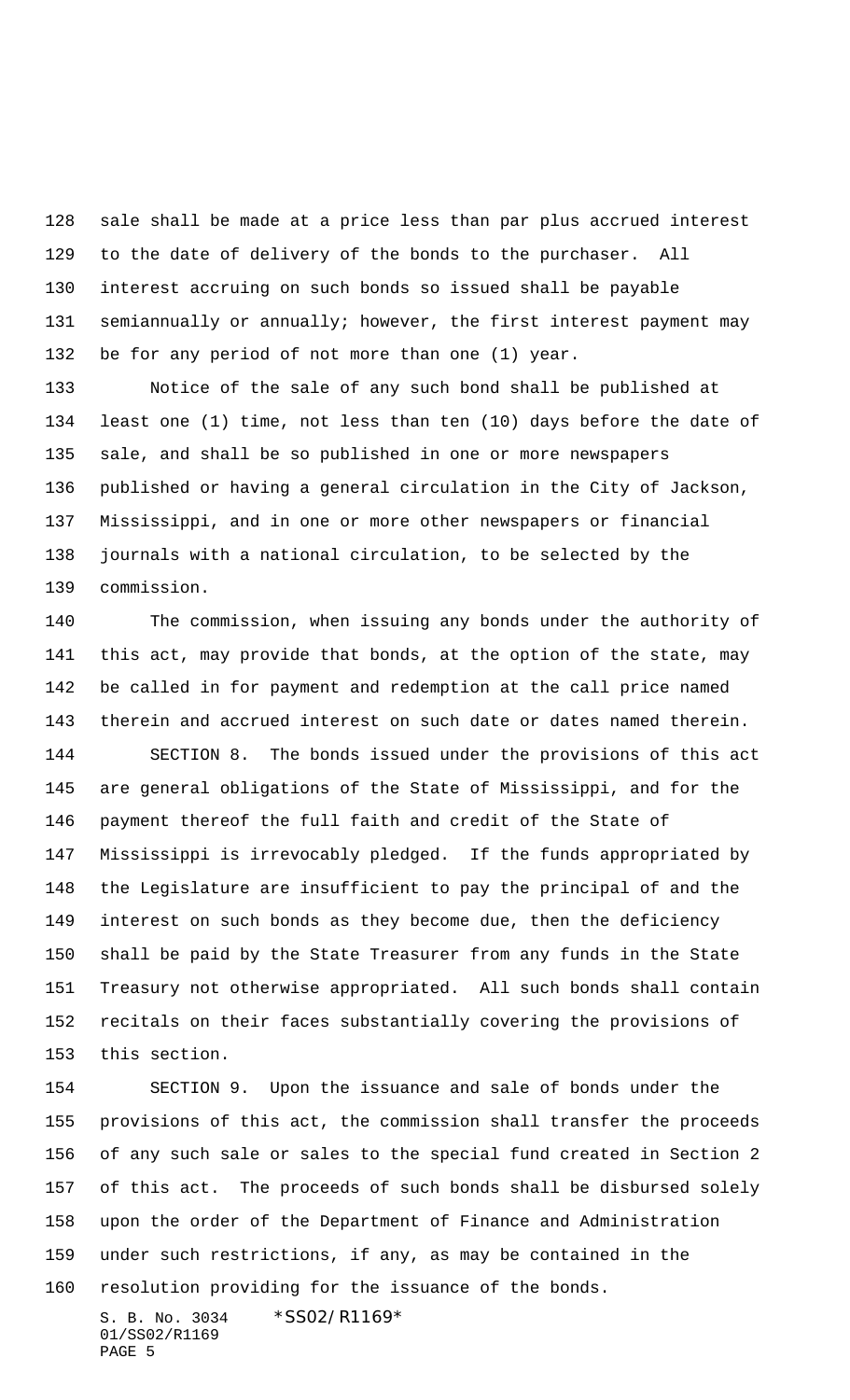SECTION 10. The bonds authorized under this act may be issued without any other proceedings or the happening of any other conditions or things other than those proceedings, conditions and things which are specified or required by this act. Any resolution providing for the issuance of bonds under the provisions of this act shall become effective immediately upon its adoption by the commission, and any such resolution may be adopted at any regular or special meeting of the commission by a majority of its members.

 SECTION 11. The bonds authorized under the authority of this act may be validated in the Chancery Court of the First Judicial District of Hinds County, Mississippi, in the manner and with the force and effect provided by Chapter 13, Title 31, Mississippi Code of 1972, for the validation of county, municipal, school district and other bonds. The notice to taxpayers required by such statutes shall be published in a newspaper published or having a general circulation in the City of Jackson, Mississippi.

 SECTION 12. Any holder of bonds issued under the provisions of this act or of any of the interest coupons pertaining thereto may, either at law or in equity, by suit, action, mandamus or other proceeding, protect and enforce any and all rights granted under this act, or under such resolution, and may enforce and compel performance of all duties required by this act to be performed, in order to provide for the payment of bonds and interest thereon.

 SECTION 13. All bonds issued under the provisions of this act shall be legal investments for trustees and other fiduciaries, and for savings banks, trust companies and insurance companies organized under the laws of the State of Mississippi, and such bonds shall be legal securities which may be deposited with and shall be received by all public officers and bodies of this state and all municipalities and political subdivisions for the purpose of securing the deposit of public funds.

S. B. No. 3034 \* SS02/R1169\* 01/SS02/R1169 PAGE 6